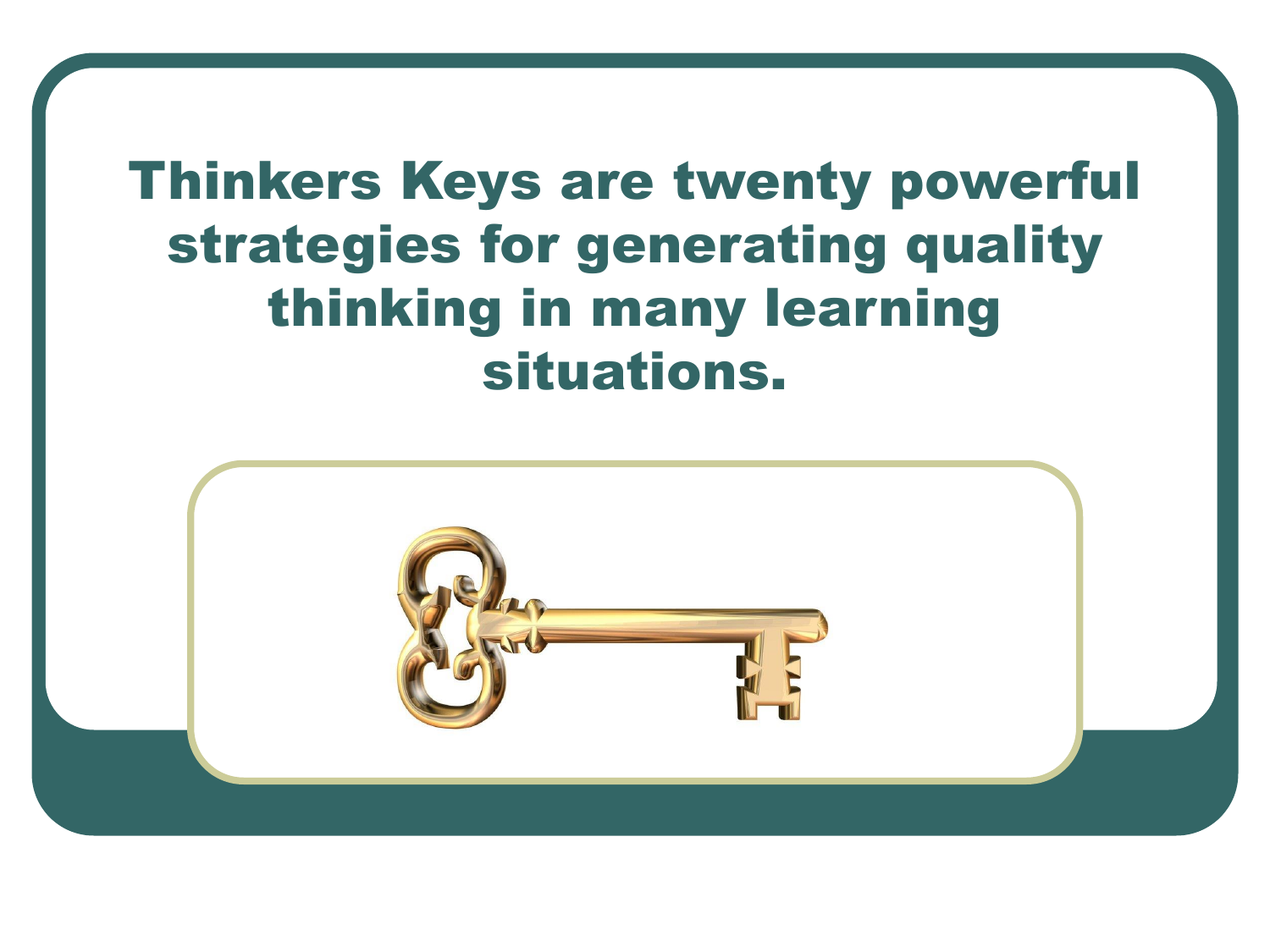### 1. The REVERSE Key

Place words such as **cannot, never** and **not in** a sentence.

#### **THE EXAMPLE:**

Name 10 things that you would **not** eat.

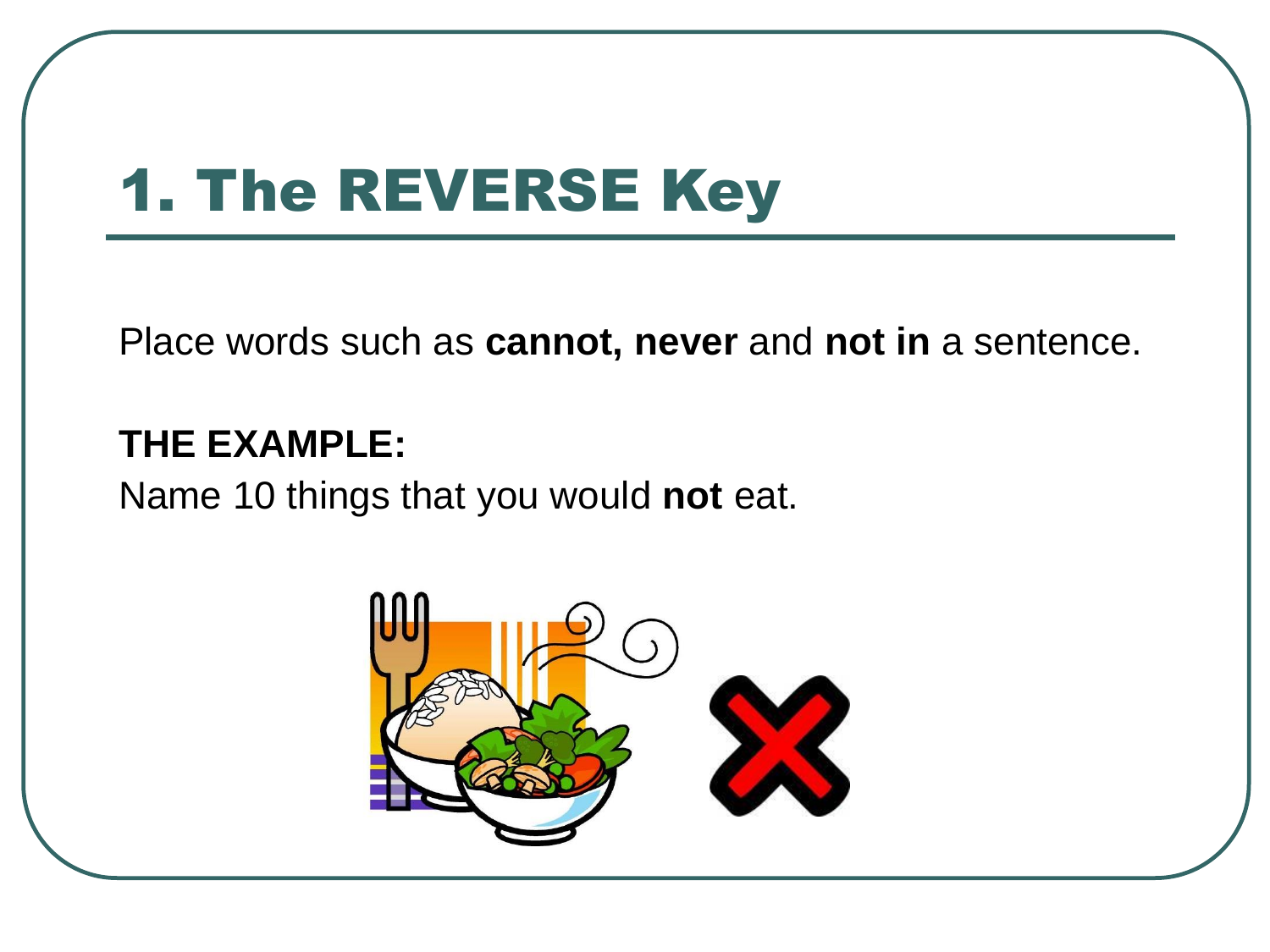### 2. The WHAT IF Key

Ask a question by starting with 'What If…?'

**THE EXAMPLE:** What if you had a million pounds?

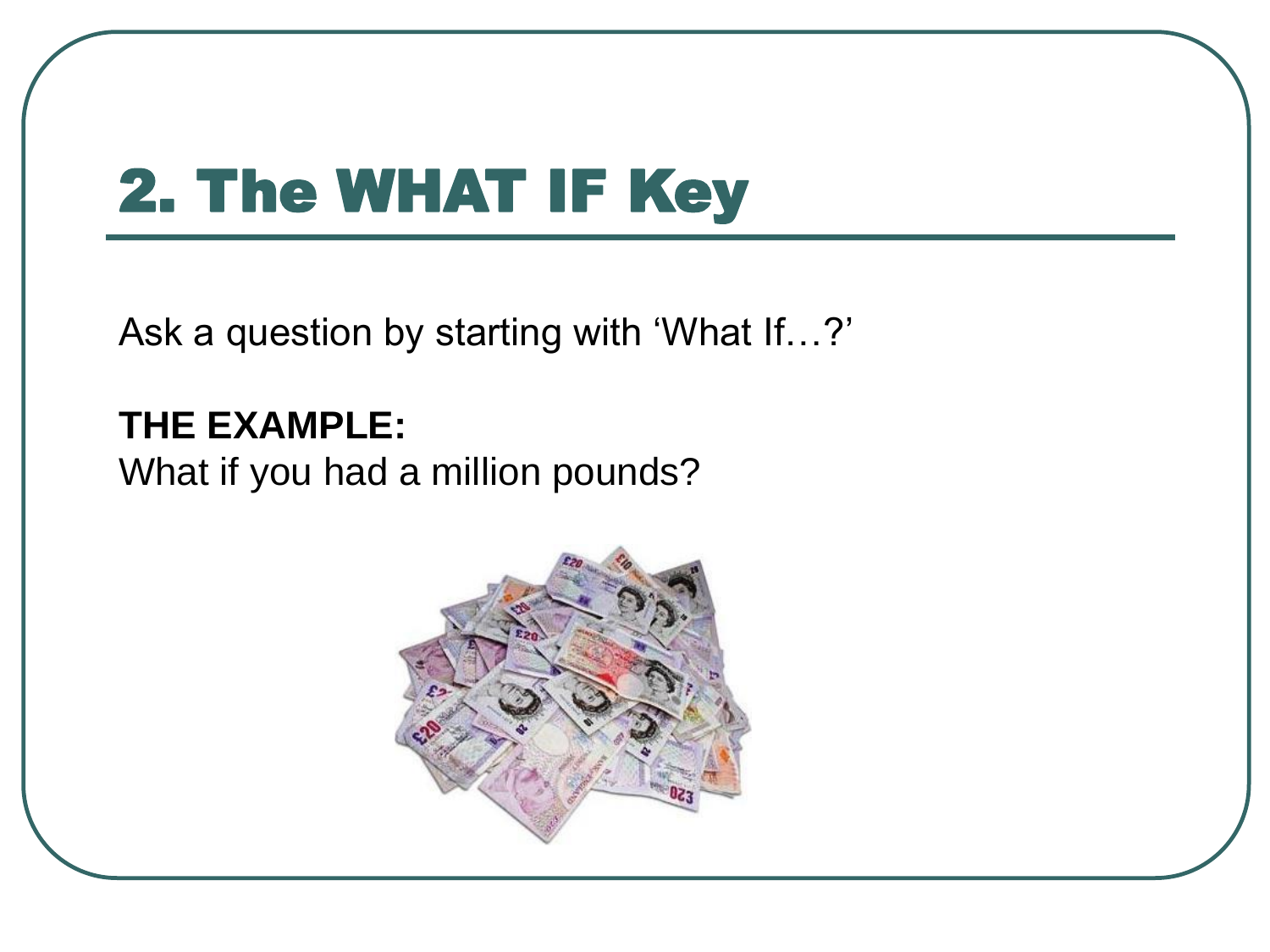### 3. The DISADVANTAGES Key

Choose an object, e.g. an umbrella, or a practice, e.g. playground duty, and list its disadvantages.

#### **THE EXAMPLE:**

List the disadvantages to trainers.

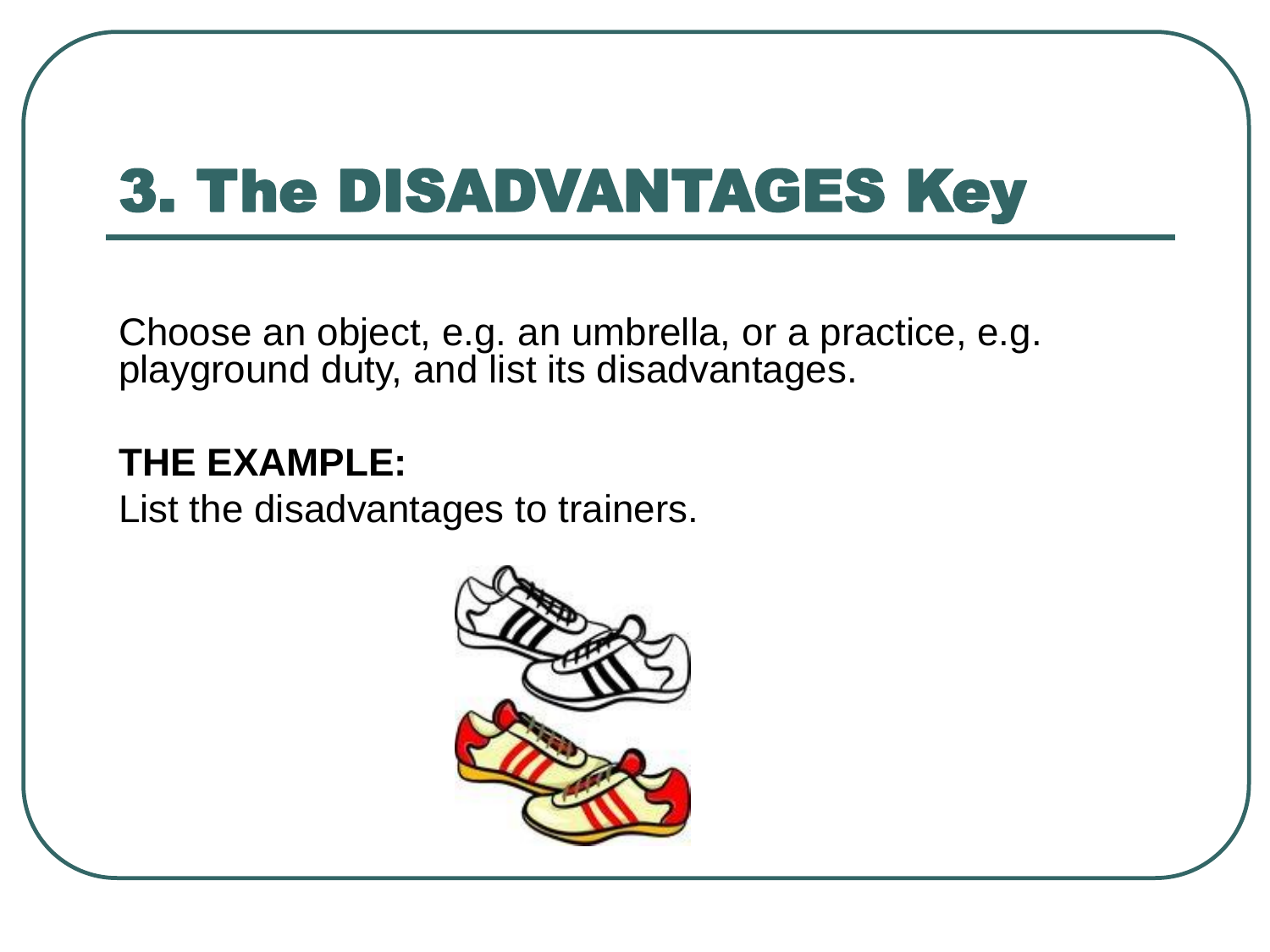# 4. The COMBINATION Key

List the attributes of 2 dissimilar objects, then combine the attributes to make a new product.

#### **THE EXAMPLE:**

A leaf and a mousetrap.

#### *The Leaf*

- They change colours through the year.
- Insects often eat them.

#### *The Mousetrap*

- They can kill mice.
- They can be left in lots of places.

#### *The Combination*

 A miniature mousetrap for placing on leaves, that can kill insects when they try to eat the leaf.



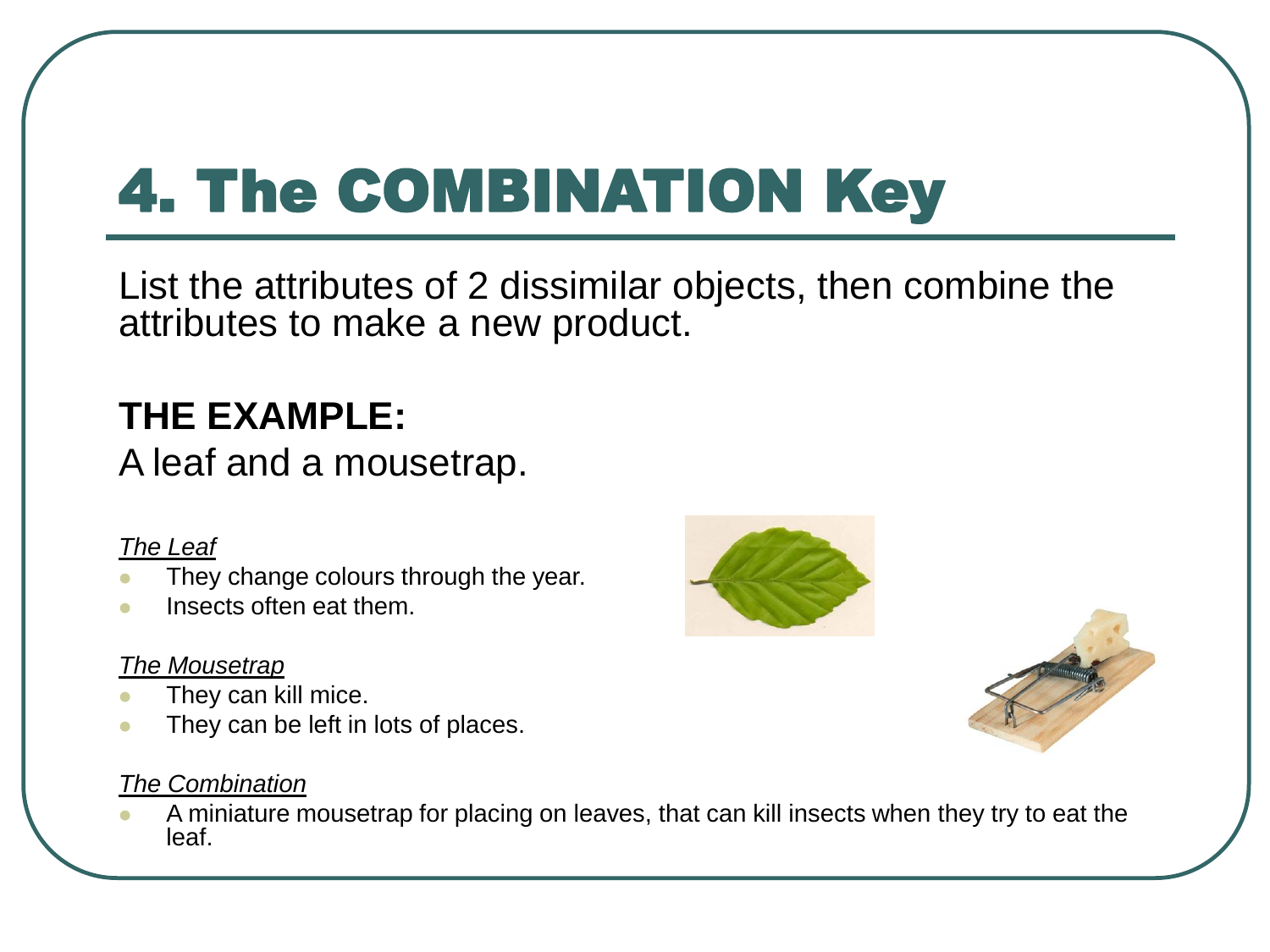# 5. The B A R Key

The following acronym can be used to reinvent or redesign everyday objects.

- **B**igger
- **A**dd
- **R**eplace

### **THE EXAMPLE:**

**B A R** a skateboard.



- **Bigger:** Extend the rear of the skateboard, making it much bigger, and put some shelves on it for storage space.
- **Add:** Add a small rocket motor near the back of the skateboard.
- **Replace:** Replace the wheels with a small hovercraft unit.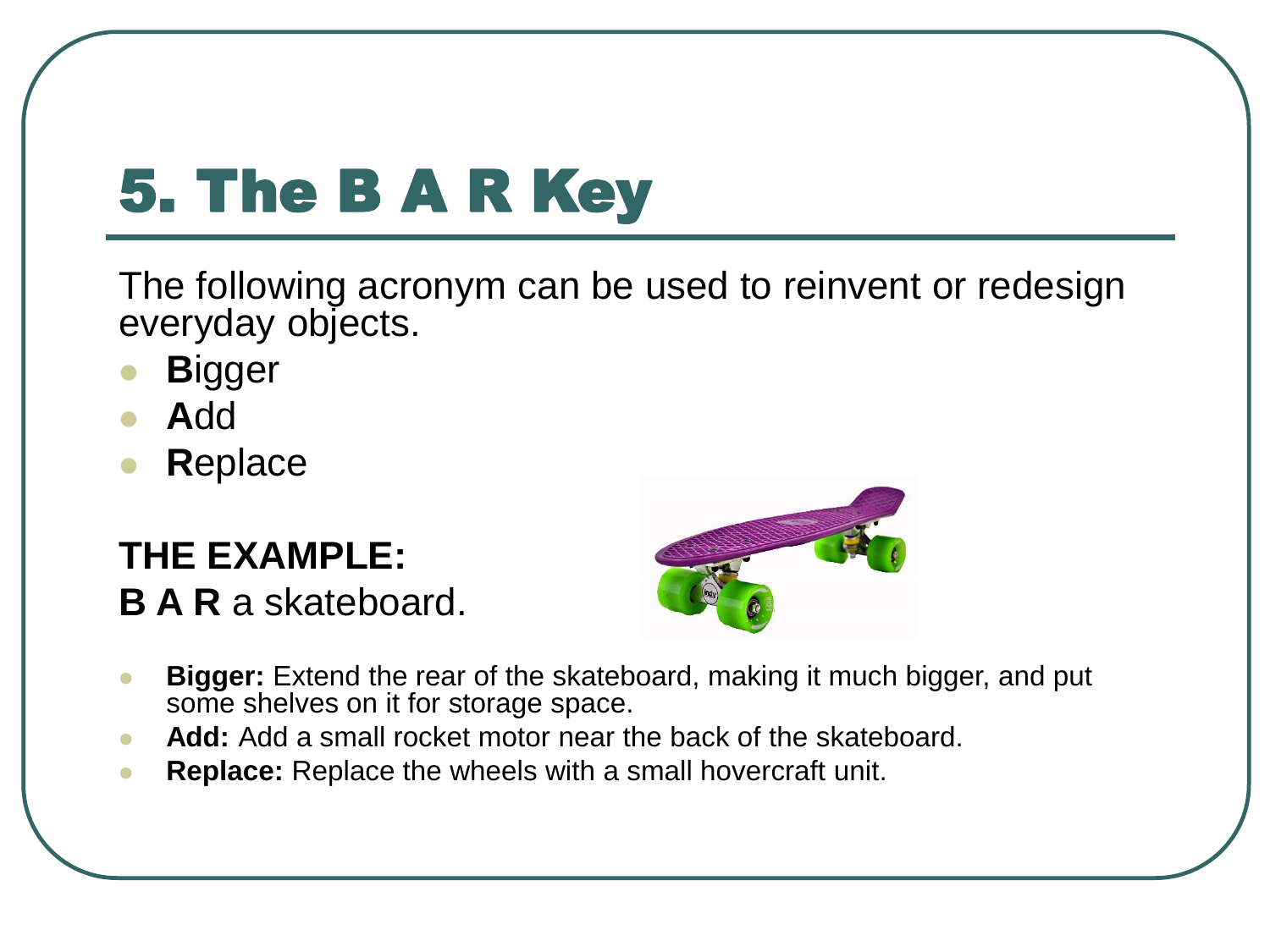### 6. The ALPHABET Key

Choose an object or category and compile a list of words from A to Z which have some relevance to the objects.

#### **THE EXAMPLE:**

Place the letters A to Z down the side of the page. For each letter name a town or city.

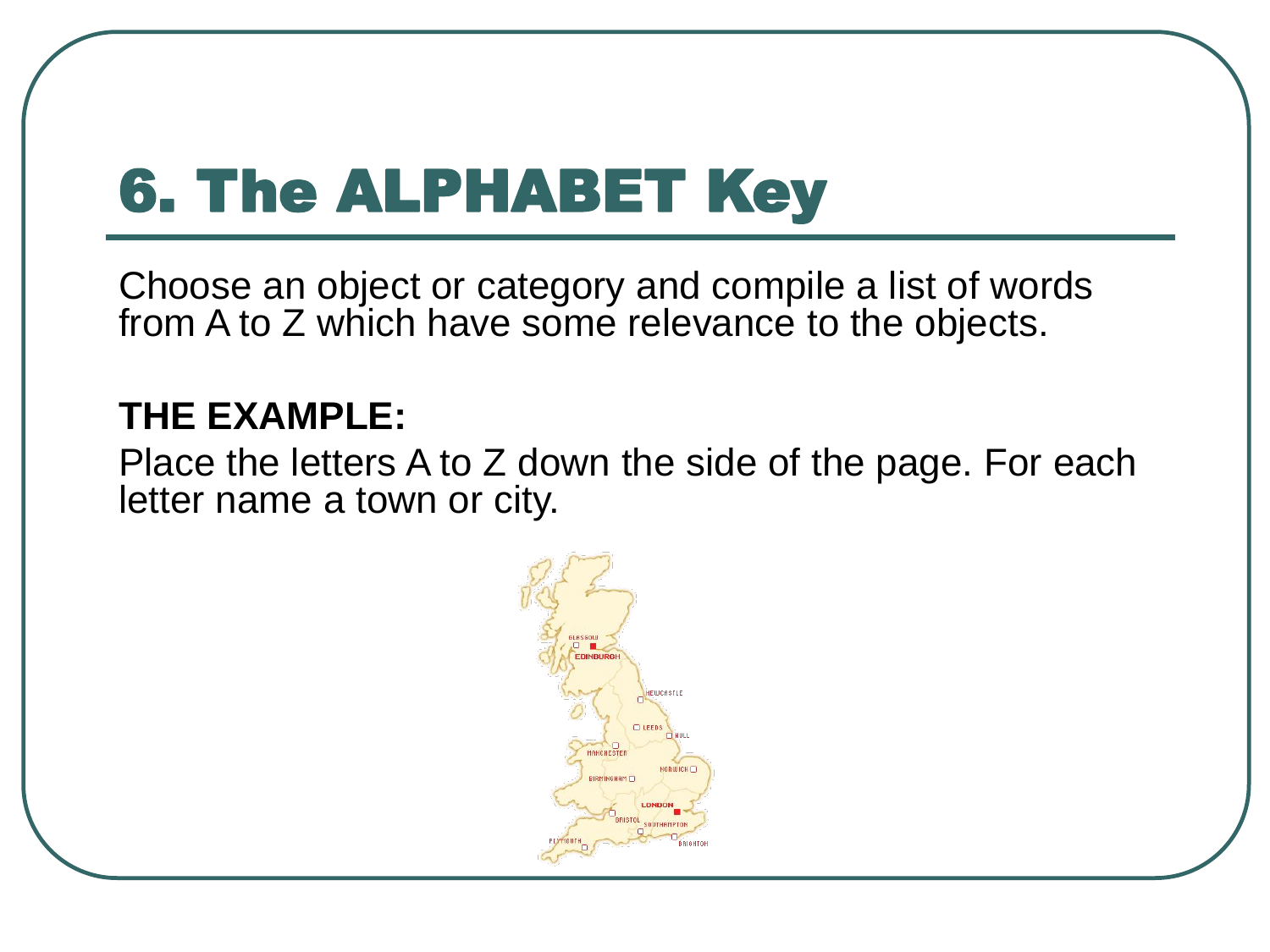## 7. The VARIATIONS Key

Start each question with "How many ways can you …"

#### **THE EXAMPLE:**

How many ways can you communicate with someone without speaking?

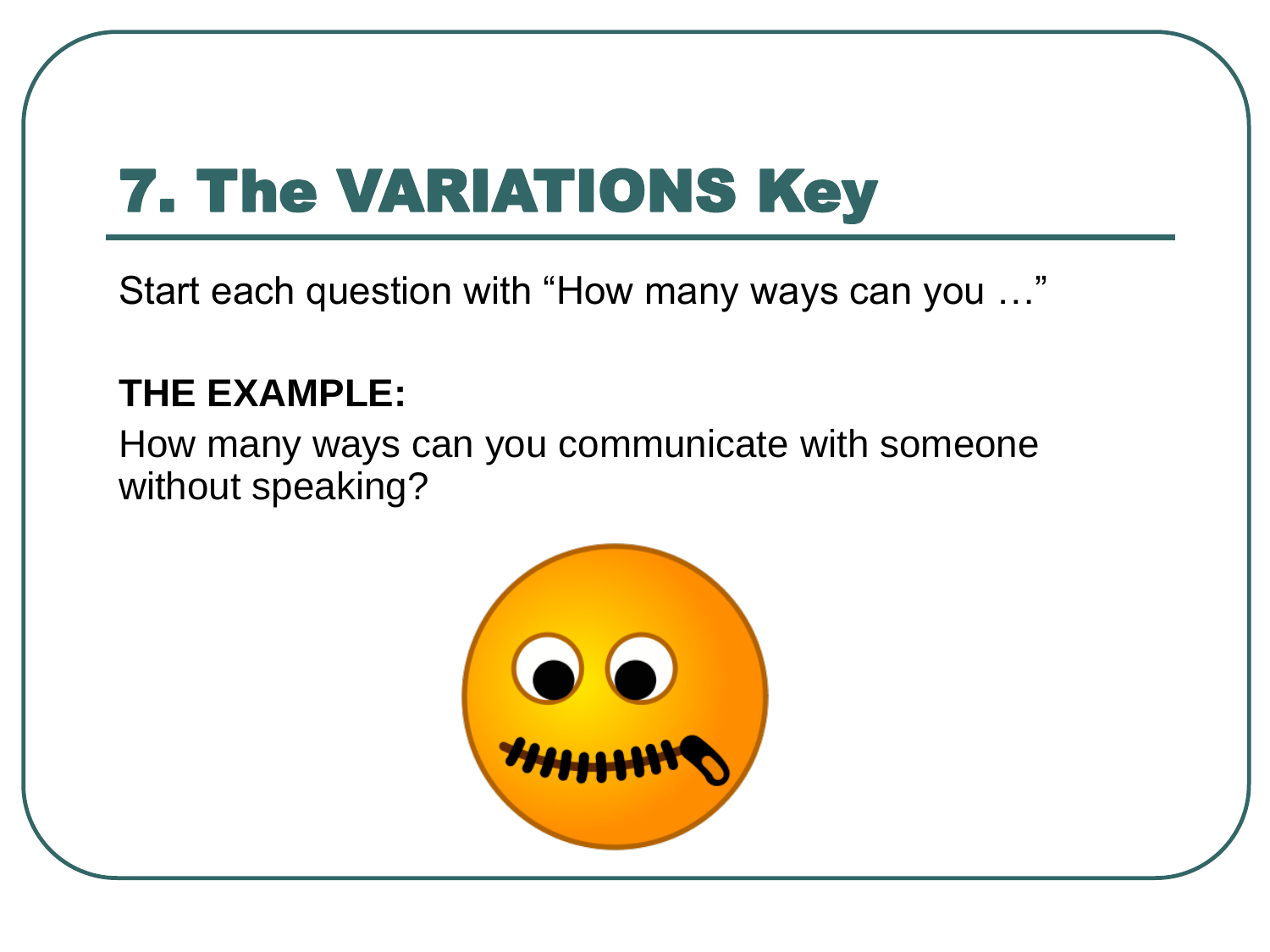### 8. The PICTURE Key

Draw a simple diagram which has no relevance to the area of study and the students then try to work out ways in which it could be linked with that area.

#### **THE EXAMPLE:**

Make a list of ten things that this diagram could be.

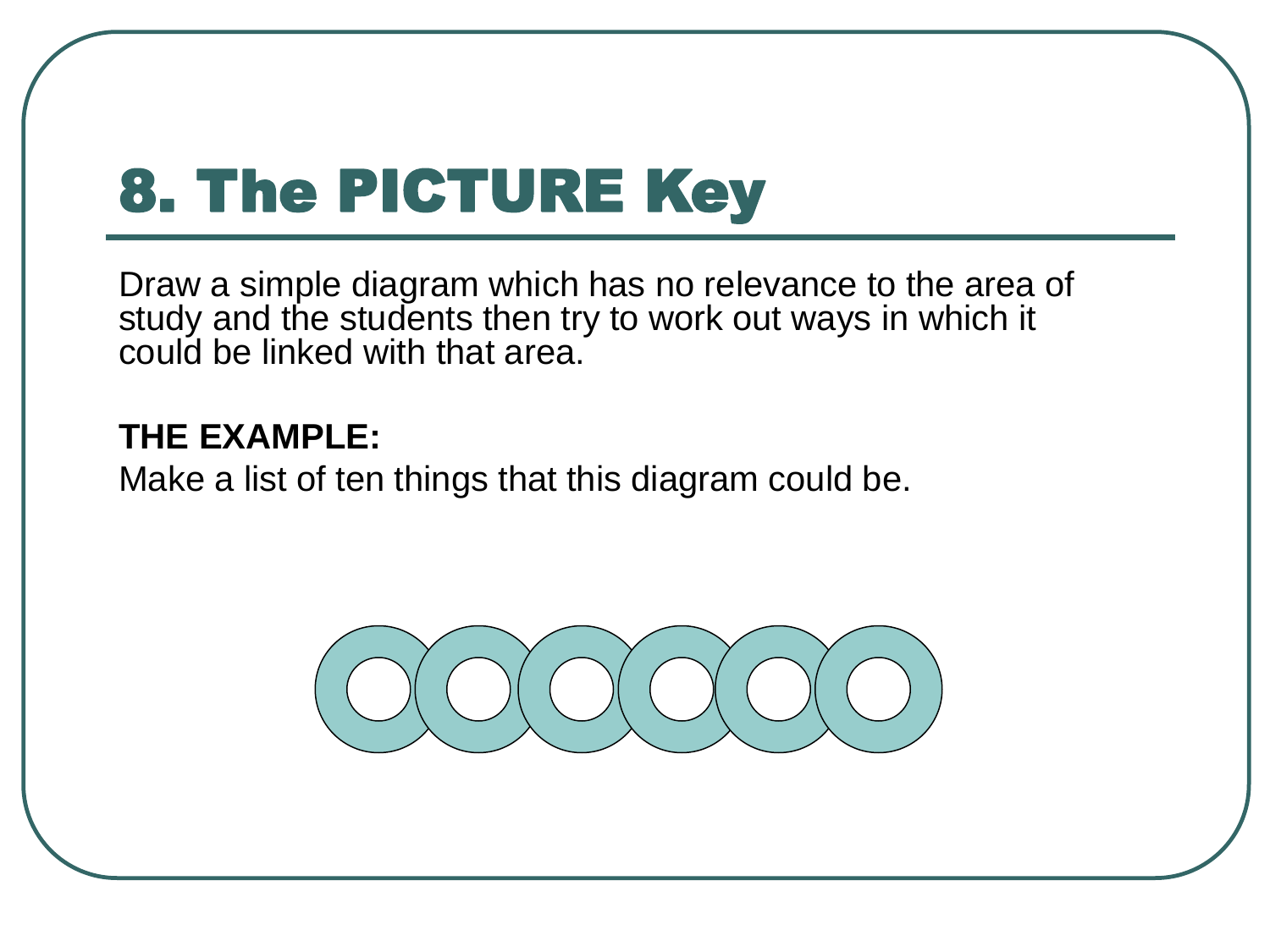### 9. The PREDICTION Key

Make a prediction in regard to a particular situation, product or set of circumstances.

#### **THE EXAMPLE:**

Predict what your computer will look like in 20 years time.

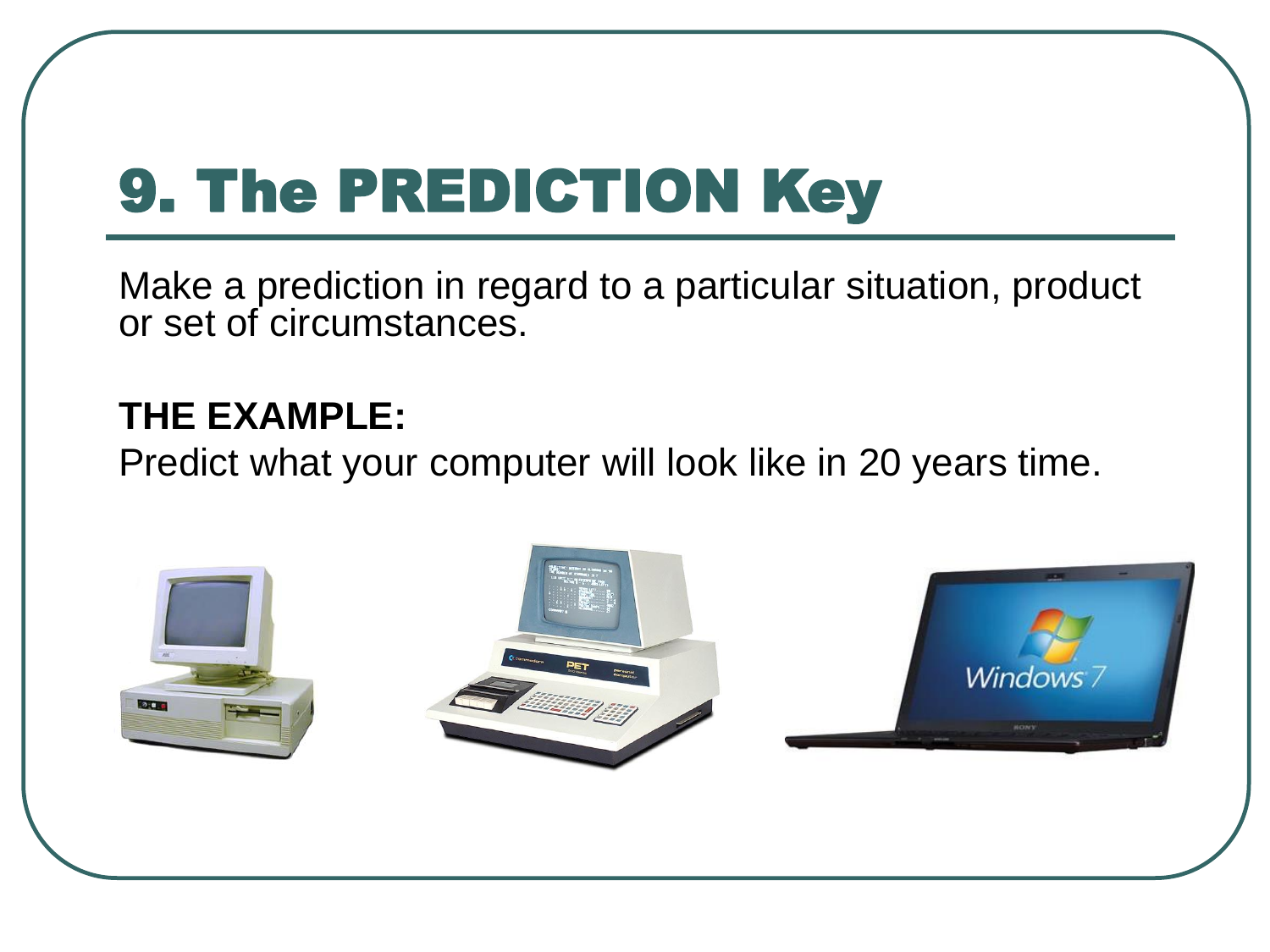## 10. The DIFFERENT USES Key

List some widely different uses for a chosen object.

#### **THE EXAMPLE:**

Find 10 uses for a ball of string.

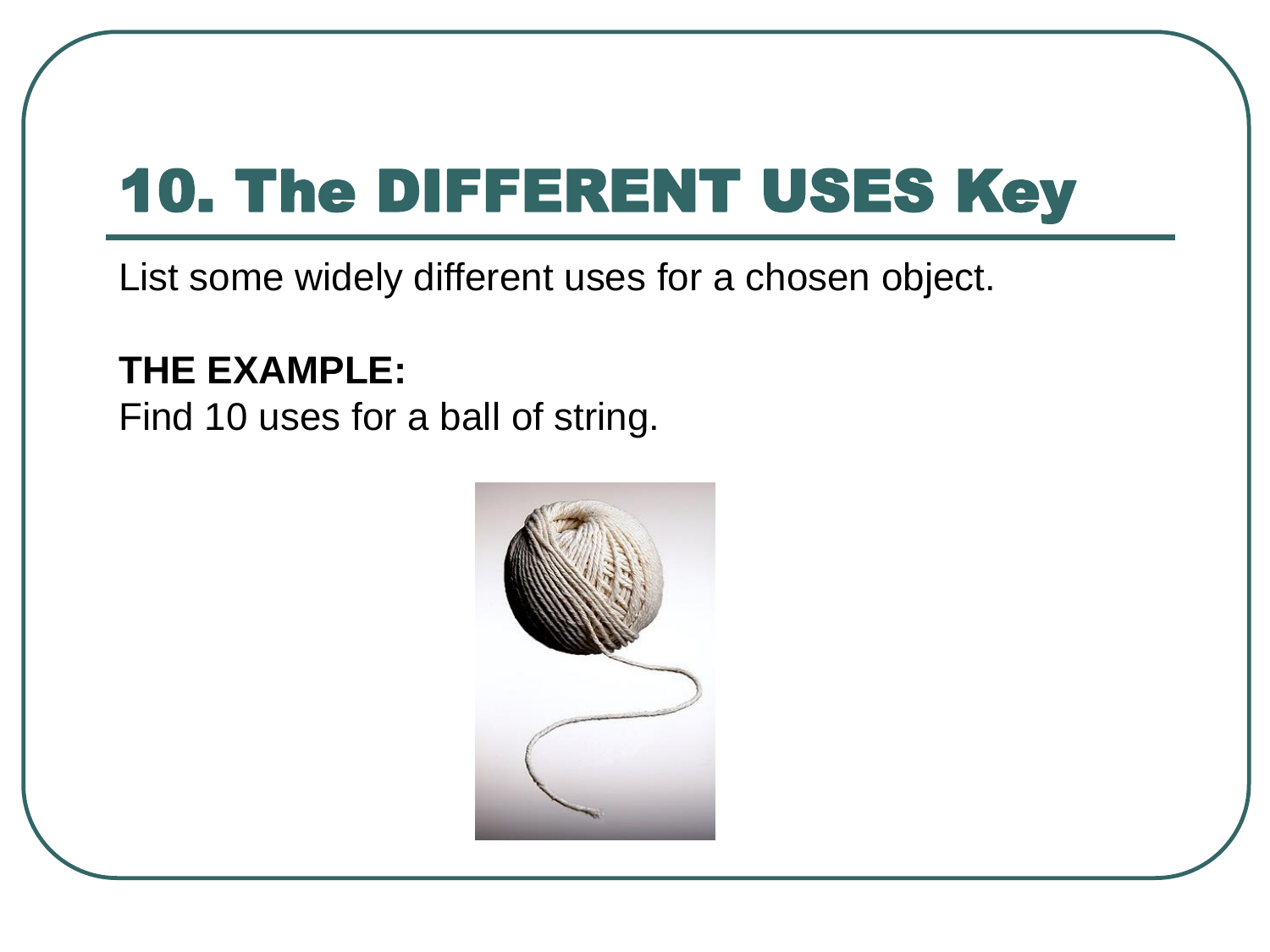# 11. The RIDICULOUS Key

Make a ridiculous statement that would be **virtually**  impossible to implement, and then attempt to justify it.

#### **THE EXAMPLE:**

The government should buy a brand new car for every person.

#### **Some consequences:**

- **1.** This would provide an incredible boost for the local car industry.
- 2. Less accidents would be caused by unroadworthy cars, with a subsequent lowering of costs associated with accidents.
- 3. Cars would be more fuel-efficient because of their modern design, leading to a reduction in air pollution and less wastage of petrol

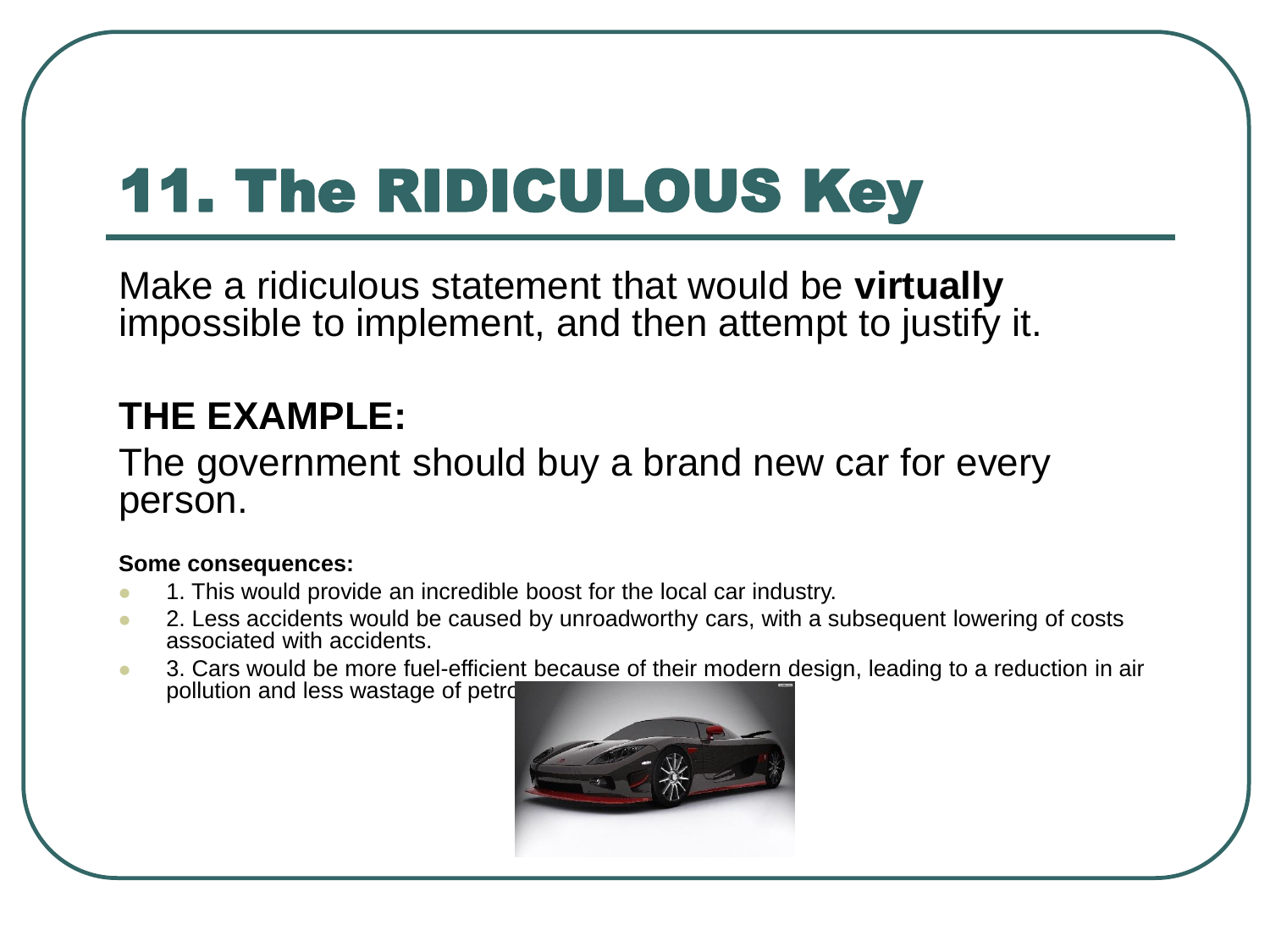# 12. The COMMONALITY Key

Decide upon 2 objects which would generally have nothing in common, and try to outline some points of commonality between them.

#### **THE EXAMPLE:**

Find common points between a trophy and a set of cards.



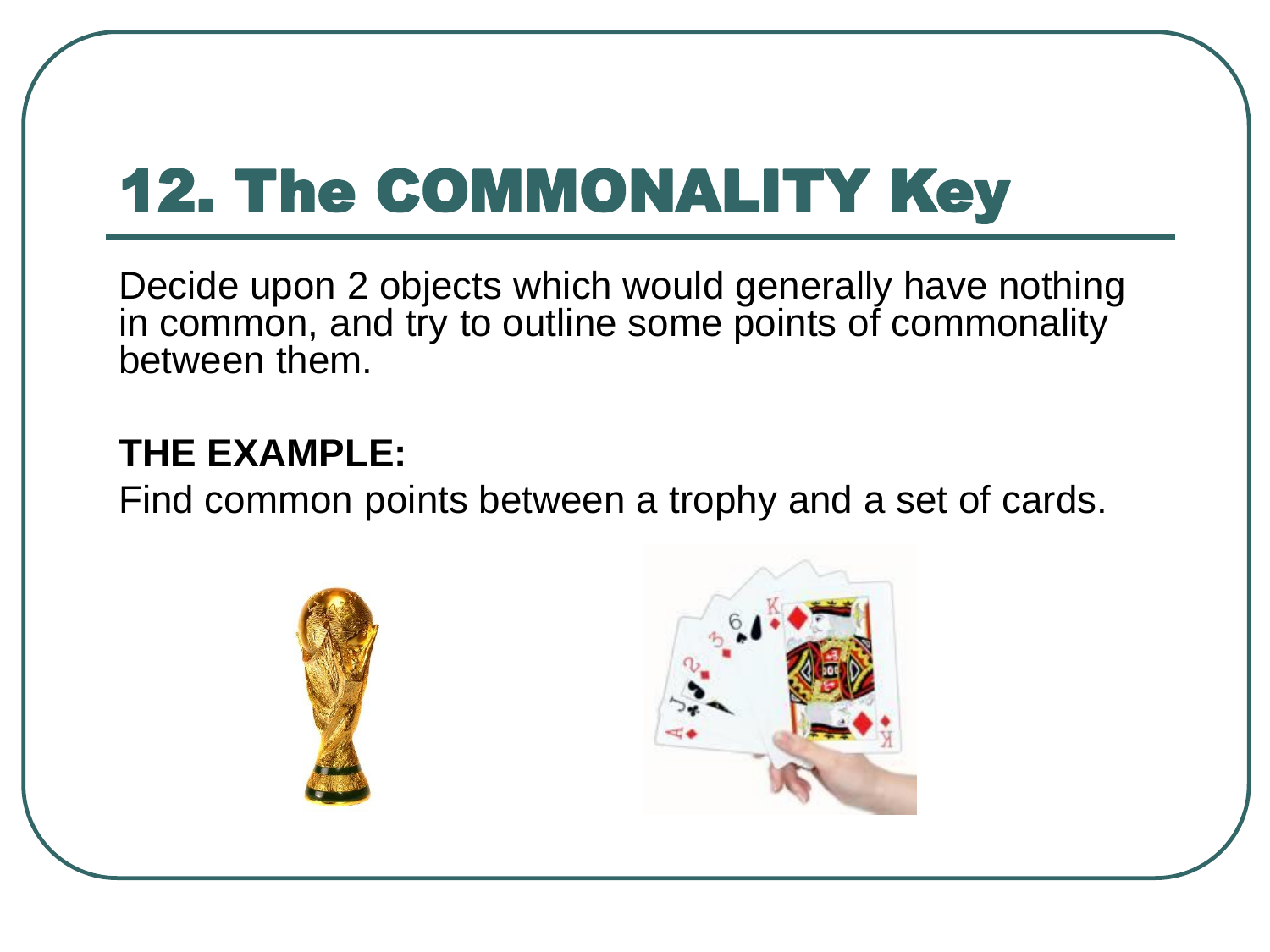# 13. The QUESTION Key

Start with the answer, and try to list 5 questions which could be linked with that answer only.

**THE EXAMPLE:** The answer is **MIDNIGHT**.



- 1. When is it 12 hours after midday?
- 2. When did Cinderella's coach turn into a pumpkin?
- 3. What word is spelt M-I-D-N-I-G-H-T?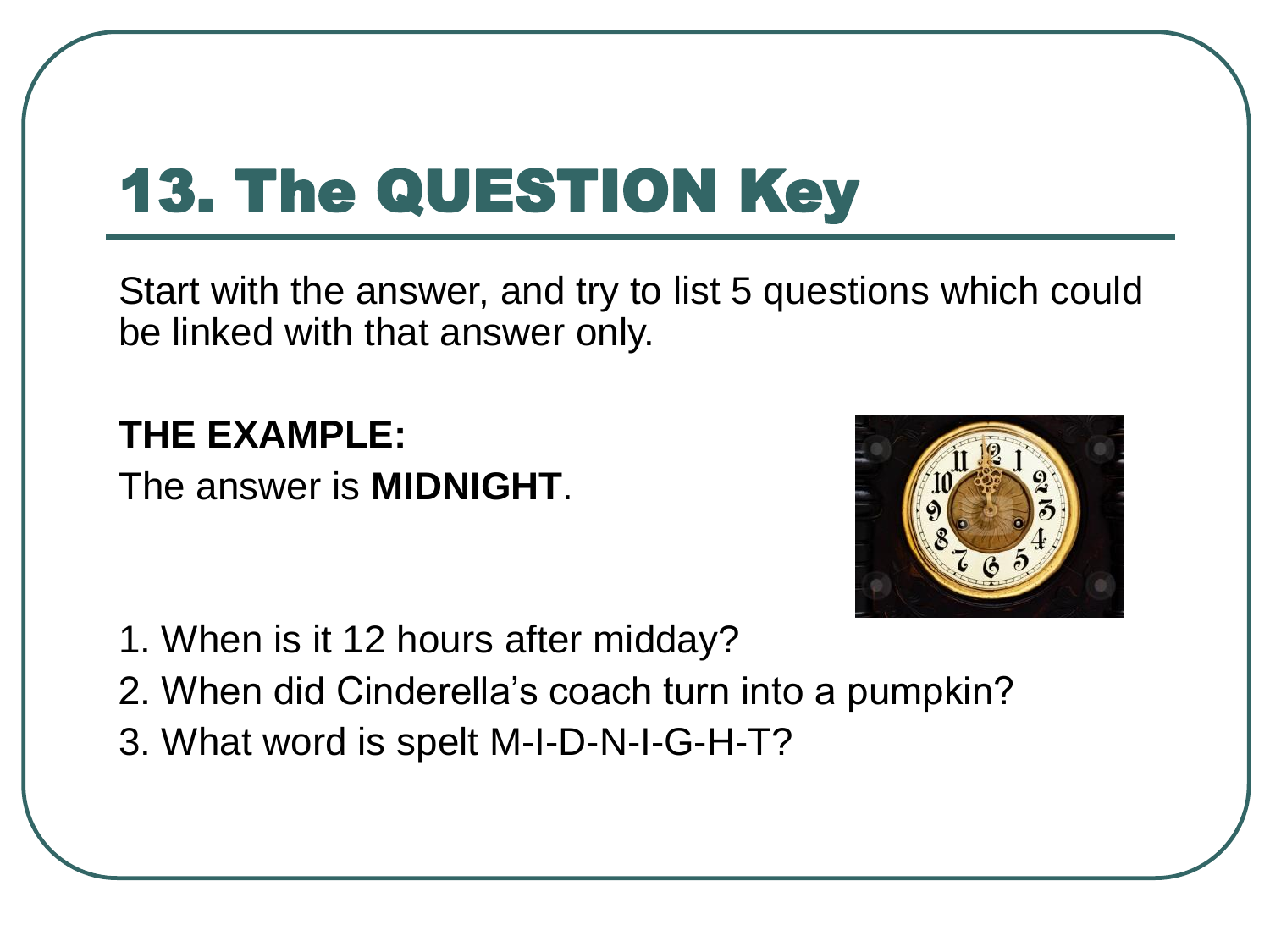### 14. The BRAINSTORMING Key

State a problem which needs to be solved and brainstorm a list of solutions

**The Example:** How to lower the crime rate.

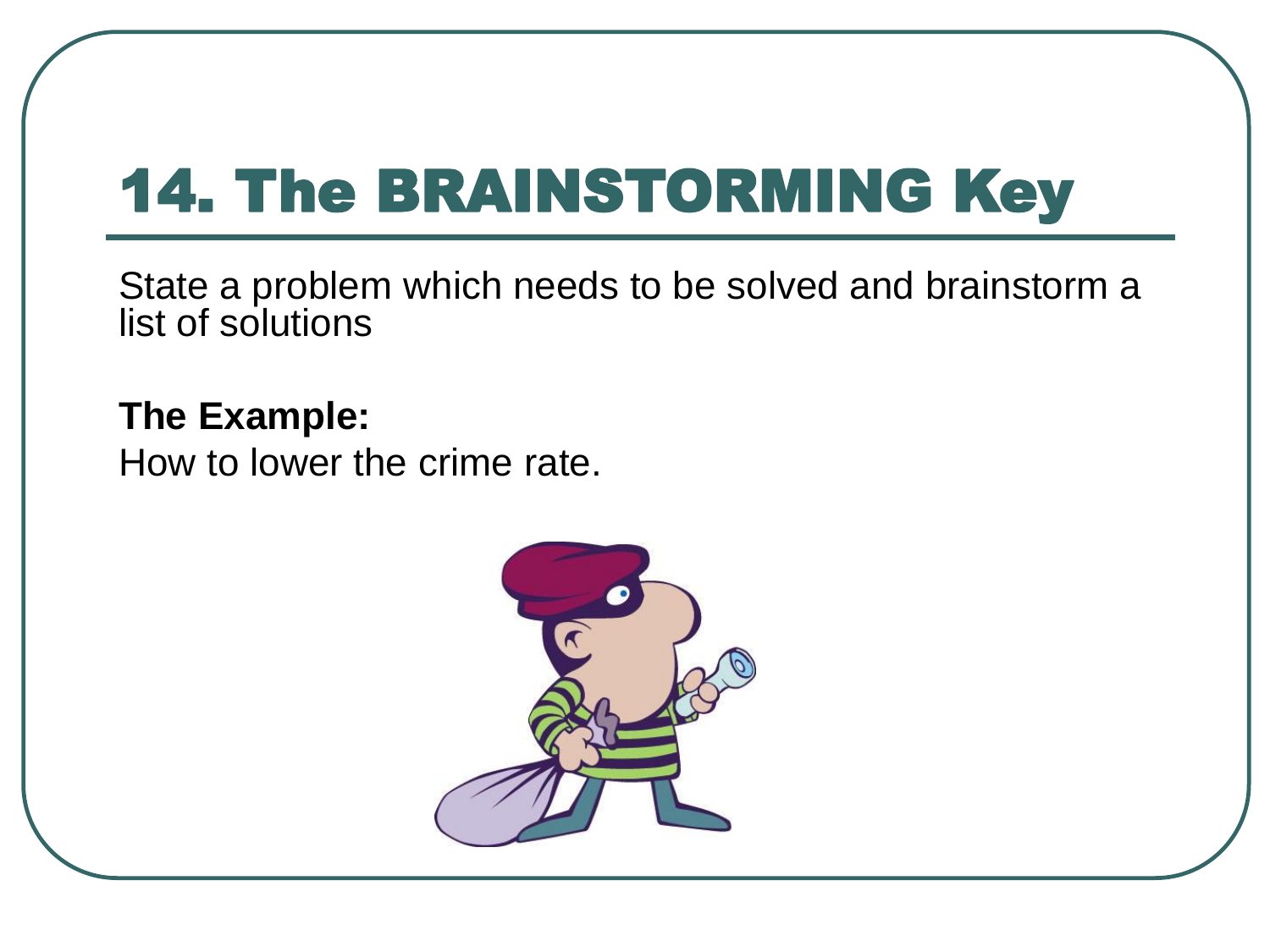# 15. The INVENTIONS Key

Develop an invention which is constructed in an unusual manner.

#### **THE EXAMPLE:**

Design a machine to help you dress in the morning

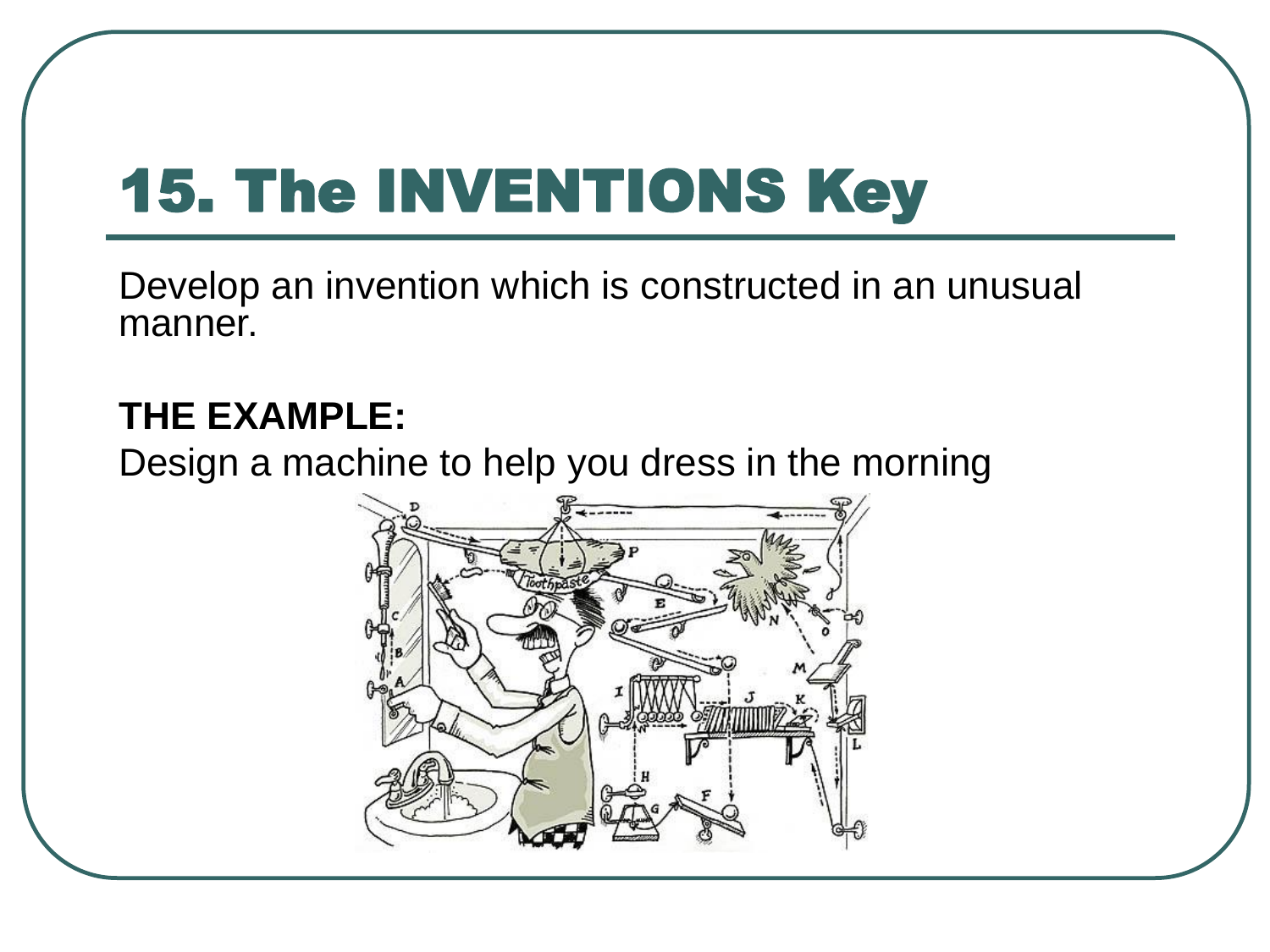## 16. The BRICK WALL Key

Make a statement which could not generally be questioned or disputed, and then try to break down the wall by outlining other ways of dealing with the situation.

#### **THE EXAMPLE:**

Christmas has to be held at the same time each year.

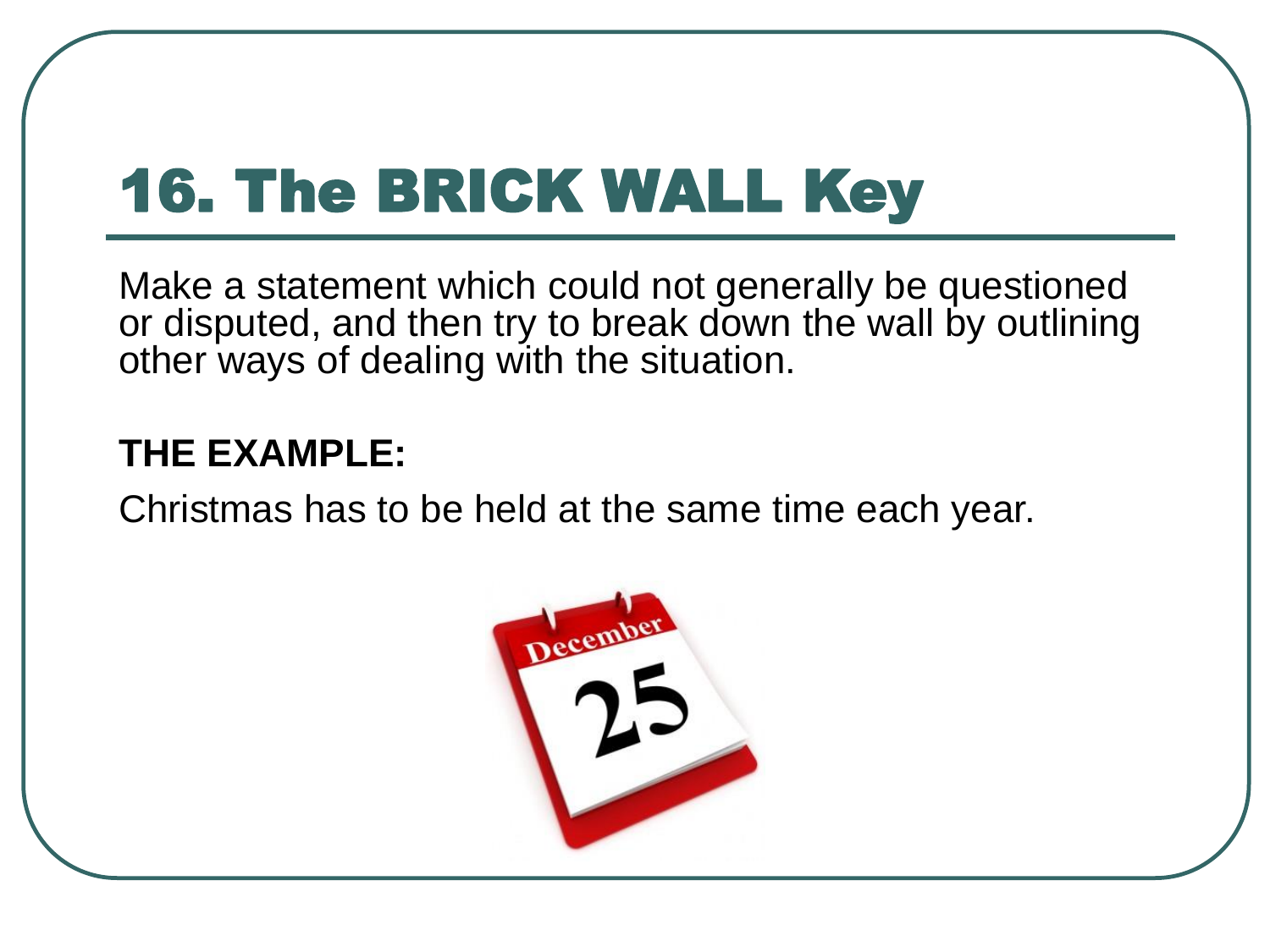# 17. The CONSTRUCTION Key

Set up a variety of construction materials and build something.

#### **THE EXAMPLE:**

How could you cross a river using a tennis ball, a rope and a brick?

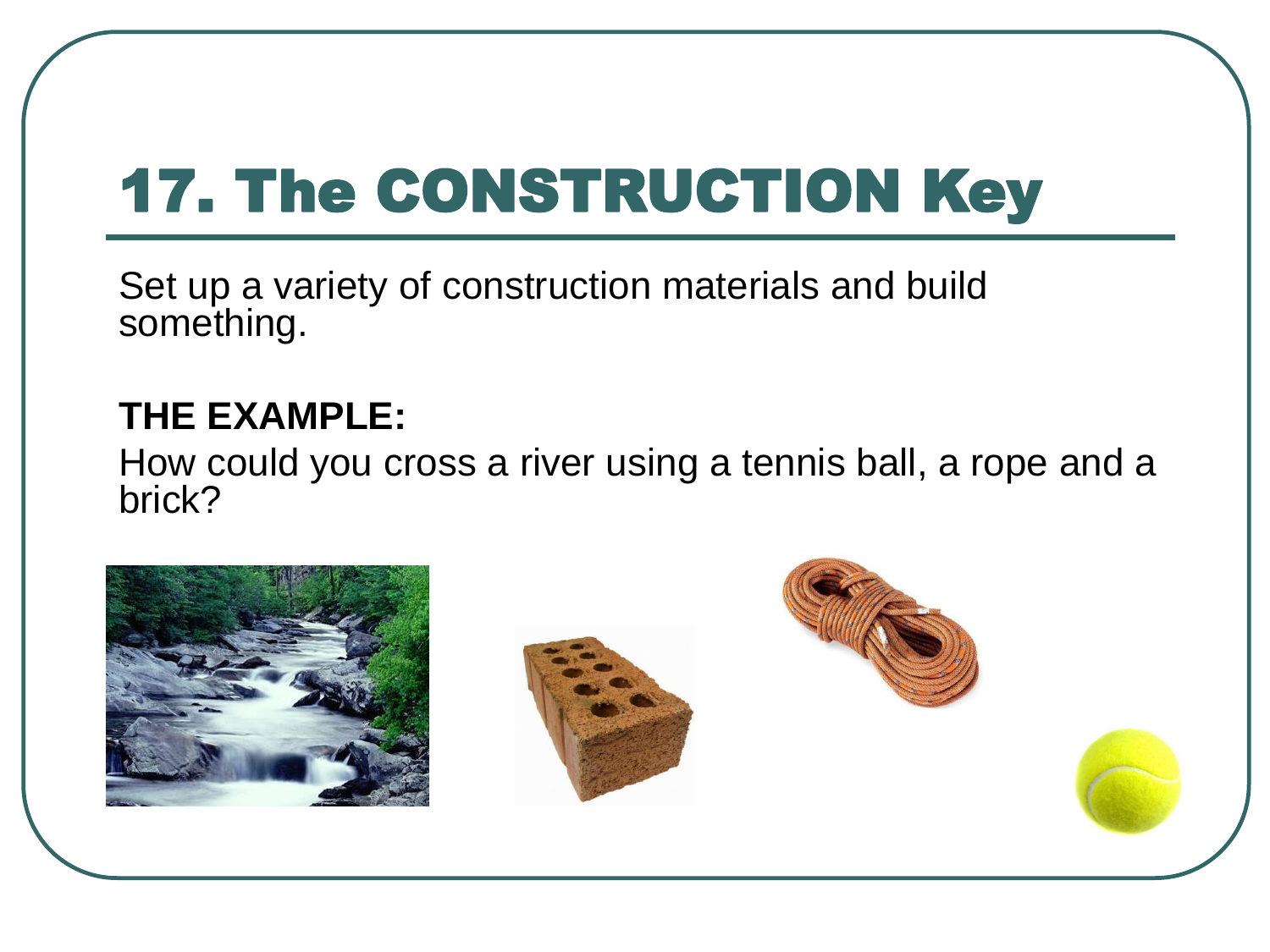### 18. The FORCED RELATIONSHIPS Key

Develop a solution to a problem by using a number of dissimilar objects.

#### **THE EXAMPLE:**

You need to retrieve your kite from a very tall tree by using a packet of sweets, a hairbrush and a comic.

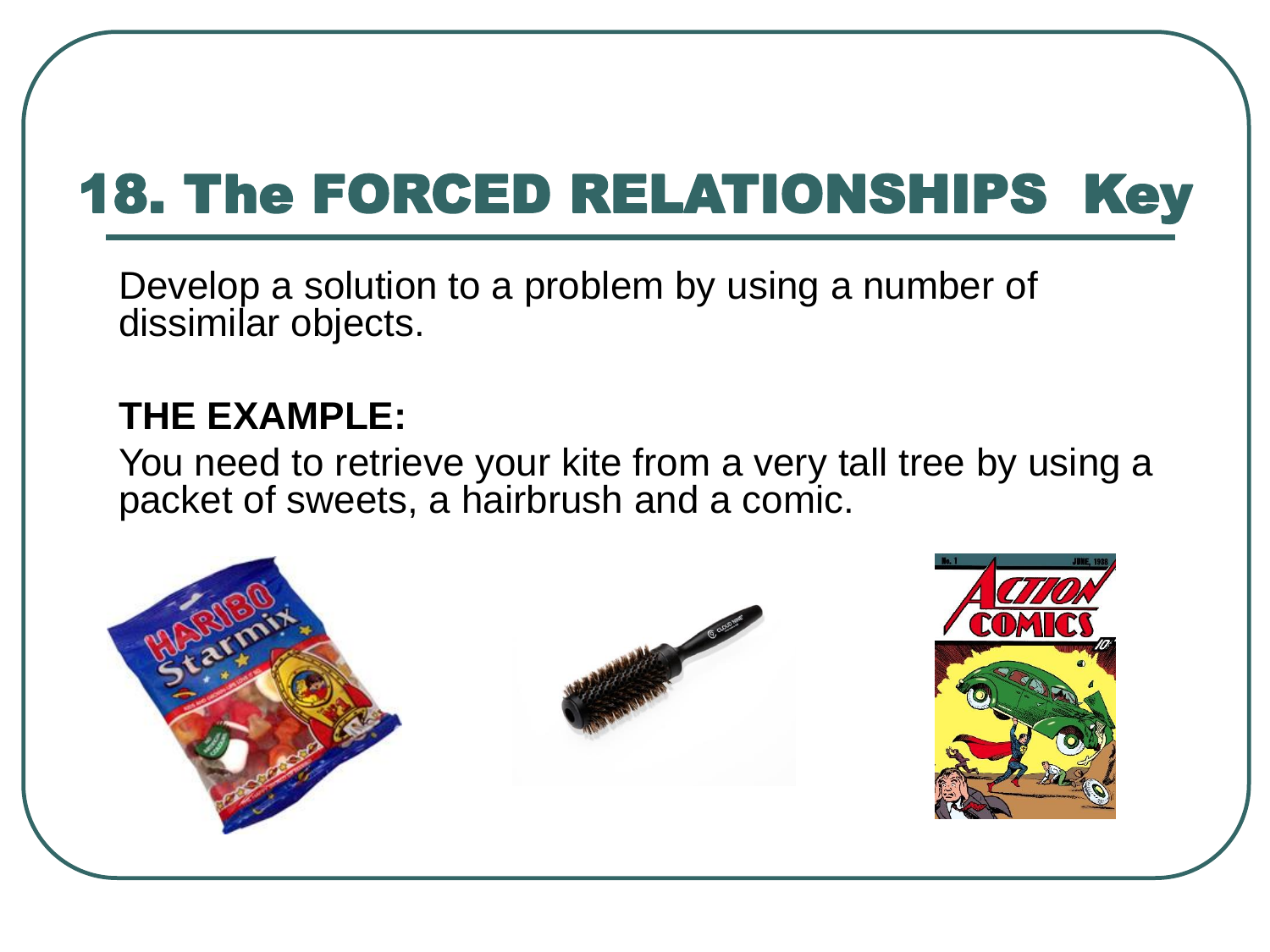### 19. The ALTERNATIVE Key

List ways to complete a task without using the normal tools.

#### **THE EXAMPLE:**

Find 3 ways to clean your teeth without a toothbrush.